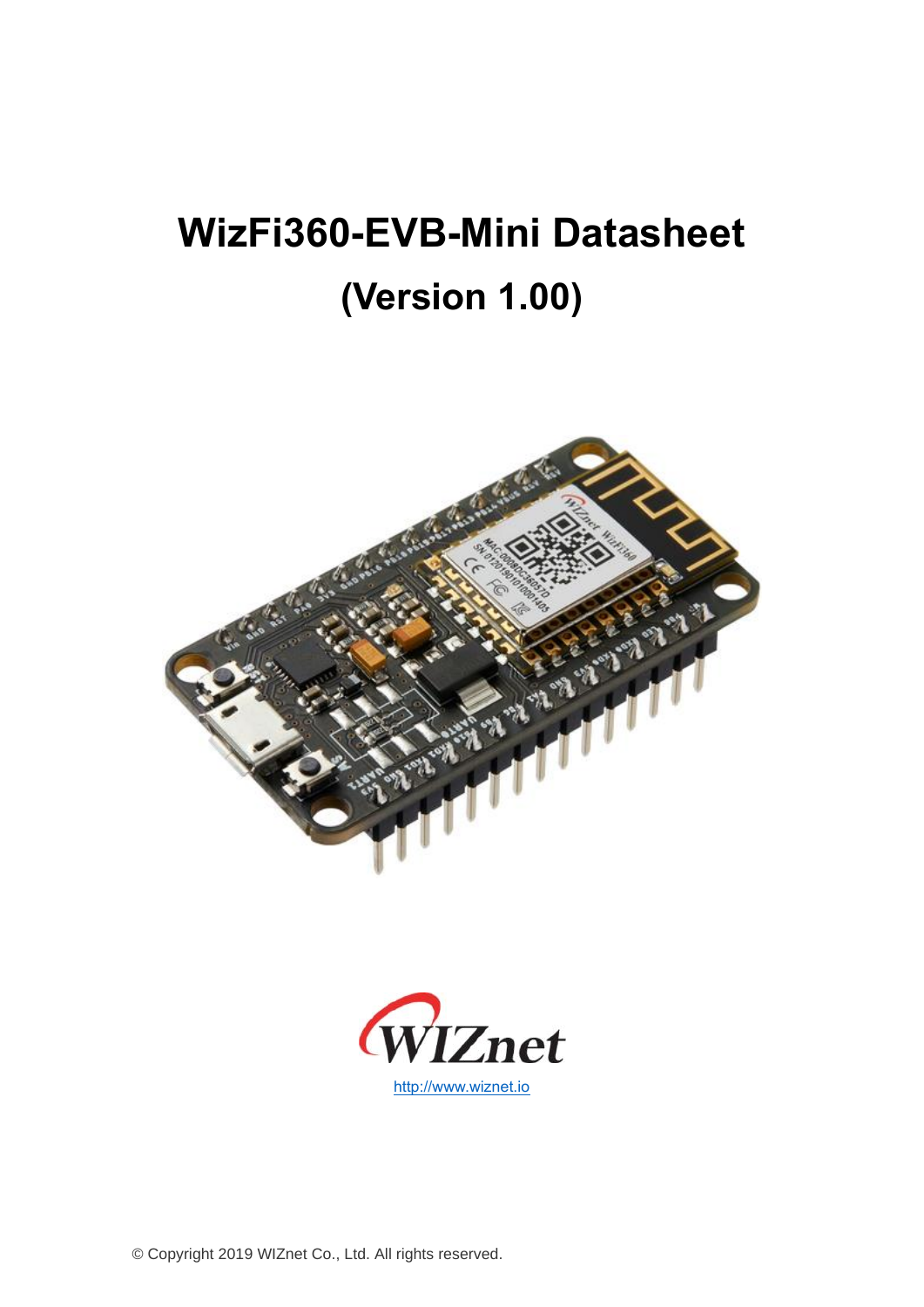

#### **Document Revision History**

| Date       | <b>Revision</b> | <b>Changes</b>   |
|------------|-----------------|------------------|
| 2019-10-18 | V1.0            | Official Release |
|            |                 |                  |
|            |                 |                  |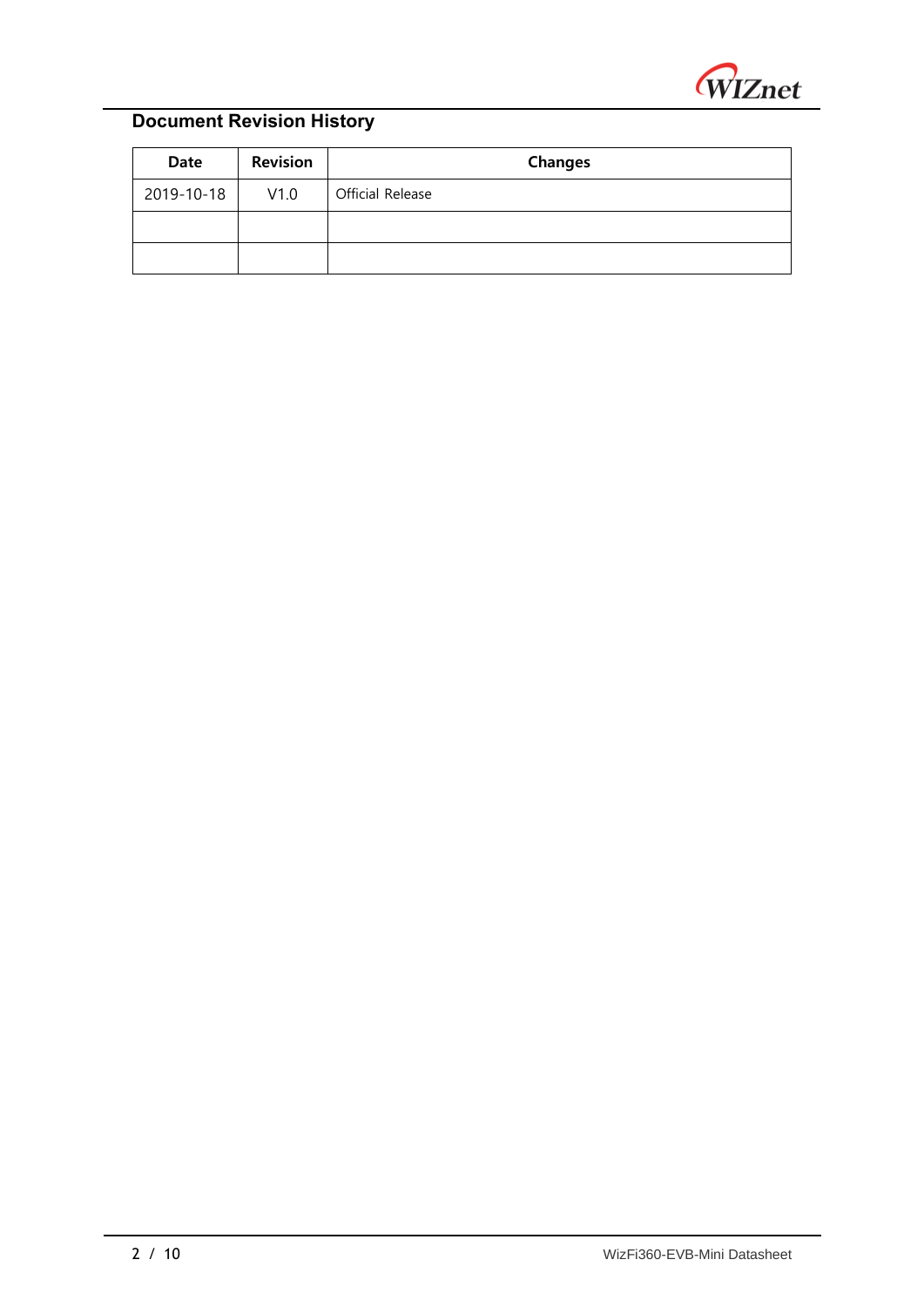

#### **Table of Contents**

| 9. |  |
|----|--|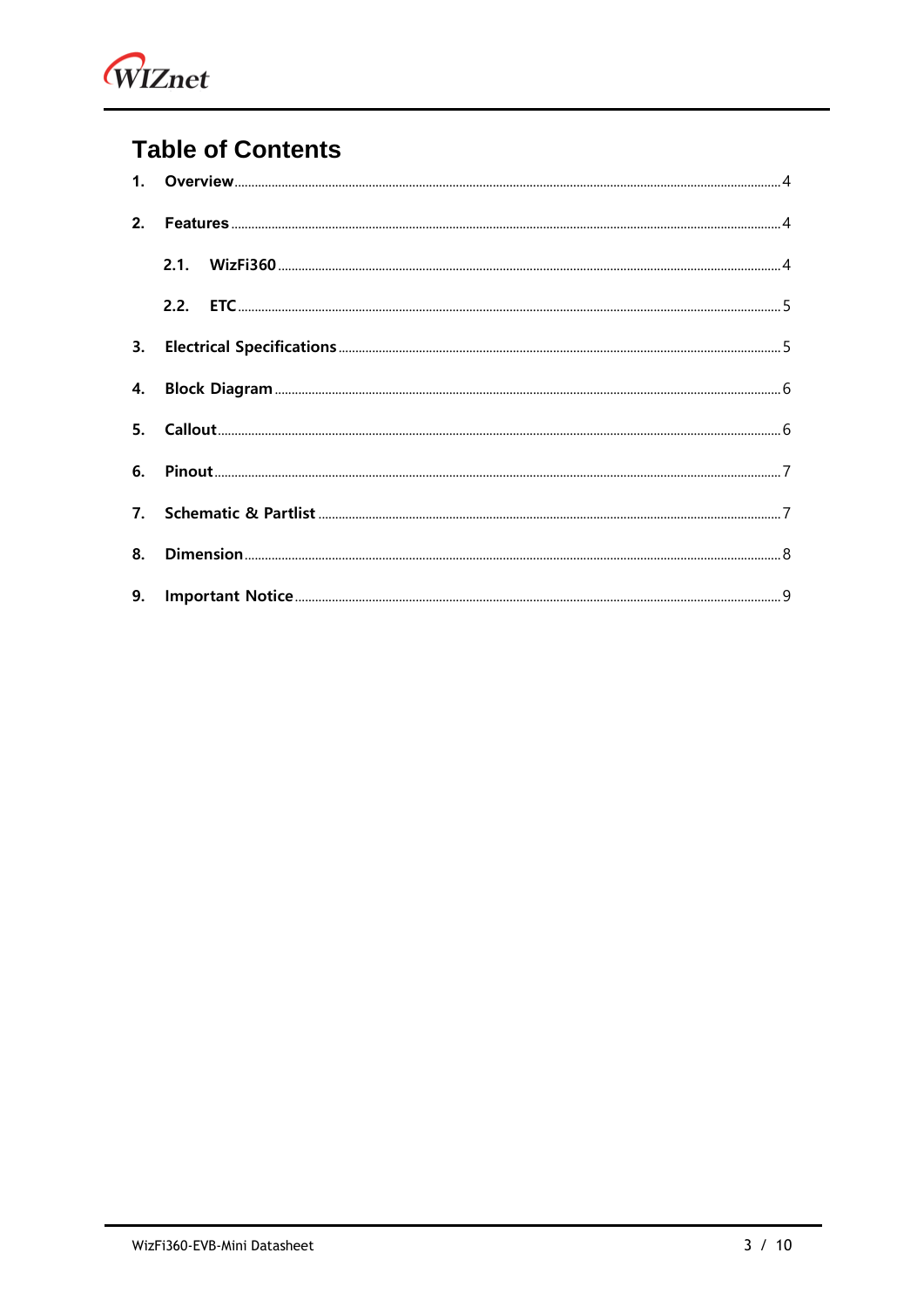

#### <span id="page-3-0"></span>**1. Overview**

This document describes WizFi360-EVB-Mini. WizFi360-EVB-Mini is a compact developme nt board for experiment, test and verification of WizFi360. WizFi360-EVB-Mini is the sam e form factor as the NodeMCU V2.

WizFi360 is a low cost and low-power consumption industrial-grade Wi-Fi module. It is compatible with IEEE802.11 b/g/n standard and supports Soft-AP, Station and Soft-AP + Station modes. The serial port baud rate can be up to 2Mbps, which can meet the requ irement of various applications.

#### <span id="page-3-1"></span>**2. Features**

#### <span id="page-3-2"></span>**2.1. WizFi360**

- ⚫ Wi-Fi 2.4GHz 802.11 b/g/n
- ⚫ Support Station / Soft-AP / Soft-AP + Station operation modes
- ⚫ Support "Data pass-through" and "AT command data transfer" mode
- ⚫ Support serial AT command configuration
- Support TCP Server / TCP Client / UDP operating mode
- Support configuration of operating channel  $0 \sim 13$
- ⚫ Support auto 20MHz / 40MHz bandwidth
- ⚫ Support WPA\_PSK / WPA2\_PSK encryption
- Serial port baud rate up from 600bps to 2Mbps with 16 common values
- Support up to 5 TCP / UDP links
- ⚫ Obtaining IP address automatically from the DHCP server (Station mode)
- ⚫ DHCP service for Wireless LAN clients (AP mode)
- Support DNS for communication with servers by domain name
- ⚫ Support "Keep-Alive" to monitor TCP connection
- ⚫ Support "Ping" for monitoring network status
- Built-in SNTP client for receiving the network time
- ⚫ Support built-in unique MAC address and user configurable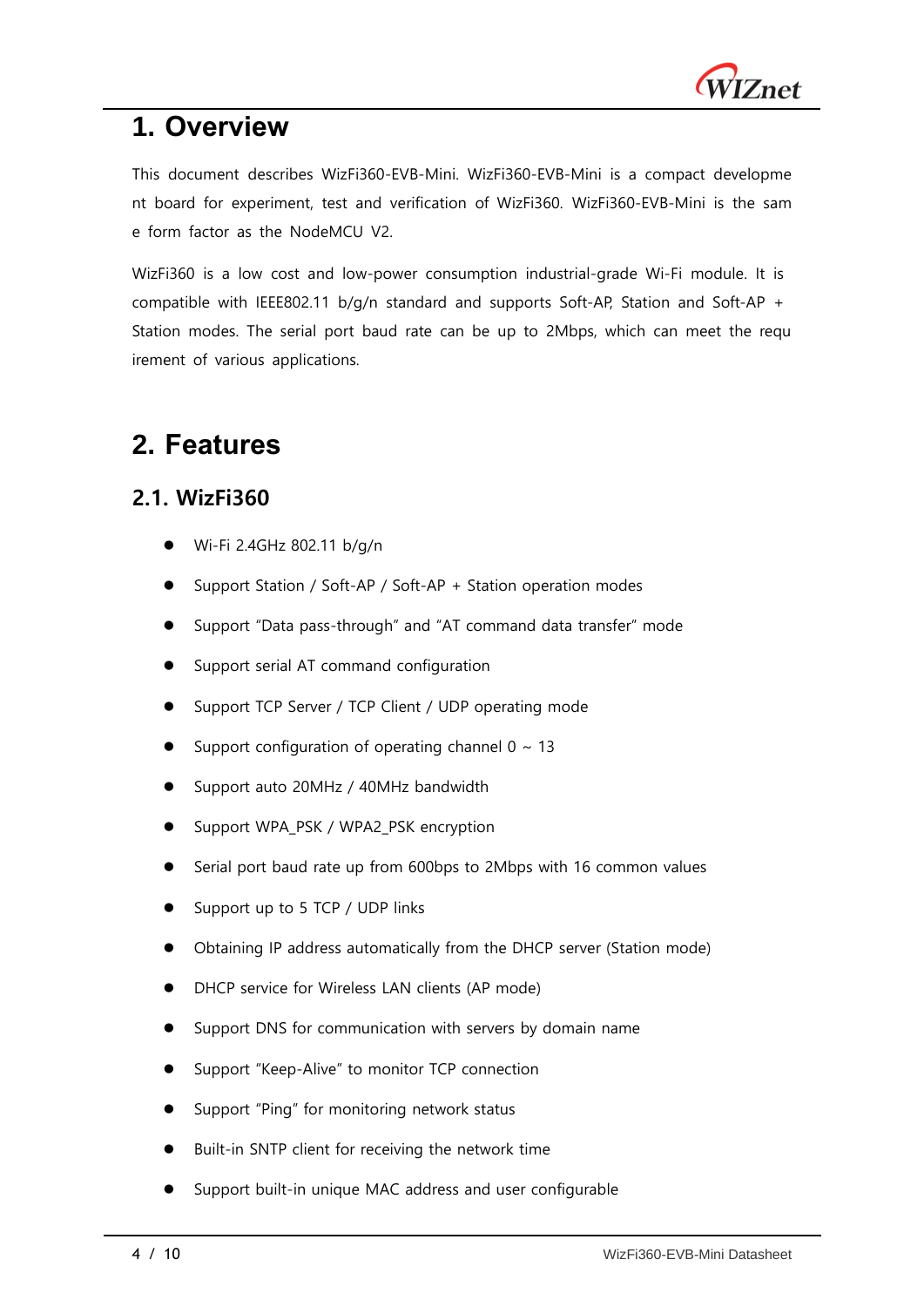

- ⚫ Support firmware upgrade by UART Download / OTA (via WLAN)
- $\bullet$  Industrial grade (operating temperature range: -40 ° C ~ 85 ° C)
- CE, FCC, KC certification

#### <span id="page-4-0"></span>**2.2. ETC**

- Built-in UART to USB chip
	- CP2104-GM
	- Micro USB B Type Connector

#### <span id="page-4-1"></span>**3. Electrical Specifications**

| <b>Parameters</b>                                 | Min | <b>Typ</b> | <b>Max</b> | Unit |
|---------------------------------------------------|-----|------------|------------|------|
| <b>WizFi360 Operation Voltage</b>                 |     | 3.3        | 3.6        | V    |
| Send IEEE802.11b, CCK 11Mbps, POUT = +19 dBm      |     | 230        | 290        | mA   |
| Send IEEE802.11g, OFDM 54Mbps, POUT = $+13.5$ dBm |     | 210        |            | mA   |
| Send IEEE802.11n, OFDM MCS7, POUT = $+12$ dBm     |     | 210        |            | mA   |
| Receive IEEE802.11 b/g/n                          |     | 100        | 110        | mA   |
| <b>Standby Mode</b>                               |     | 135        |            | mA   |
| Modem Sleep Mode                                  |     | 20         |            | mA   |
| <b>Light Sleep Mode</b>                           |     | 13         |            | mA   |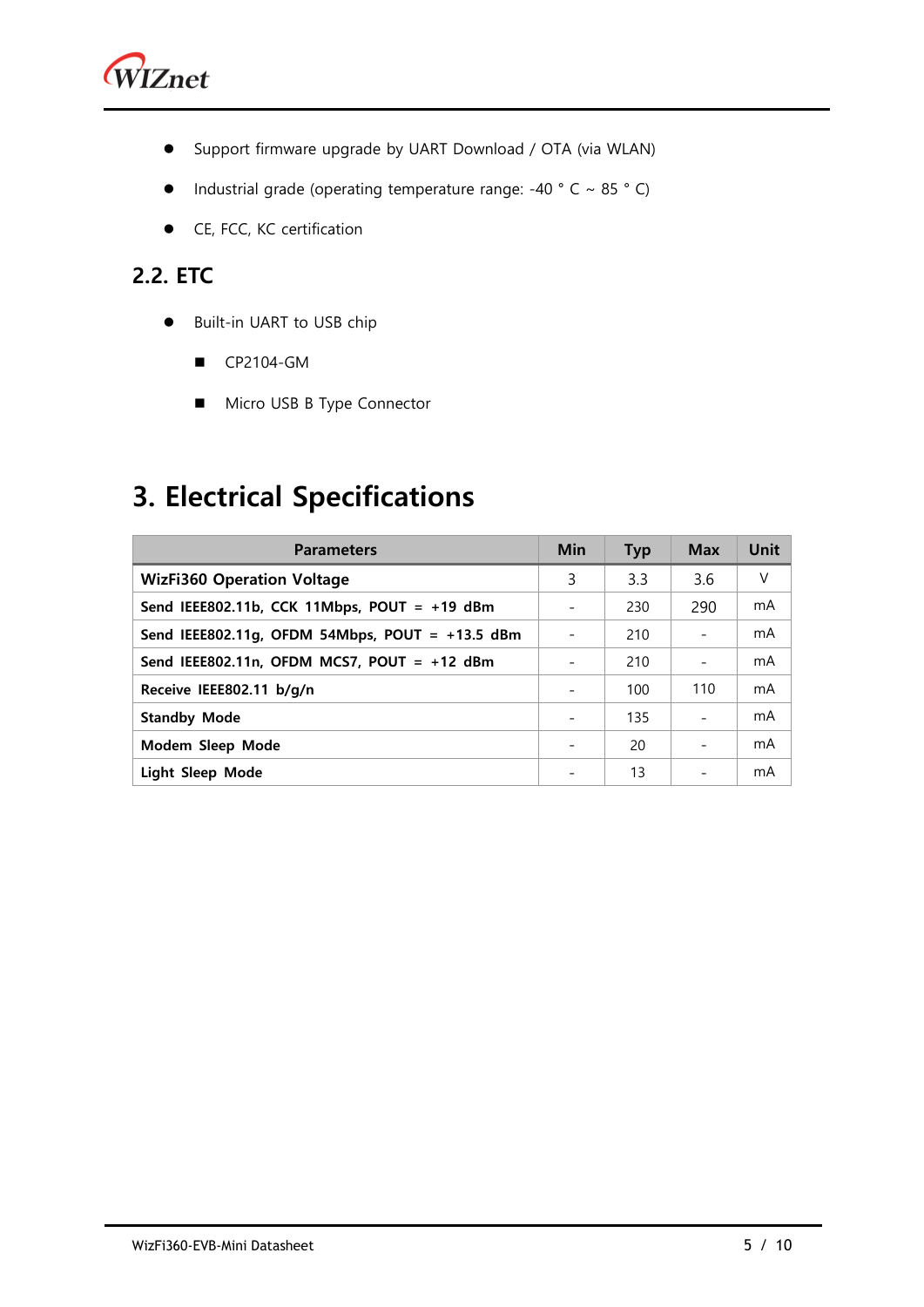

## <span id="page-5-0"></span>**4. Block Diagram**



**Figure 1. WizFi360-EVB Block Diagram**

### <span id="page-5-1"></span>**5. Callout**



**Figure 2. Callout**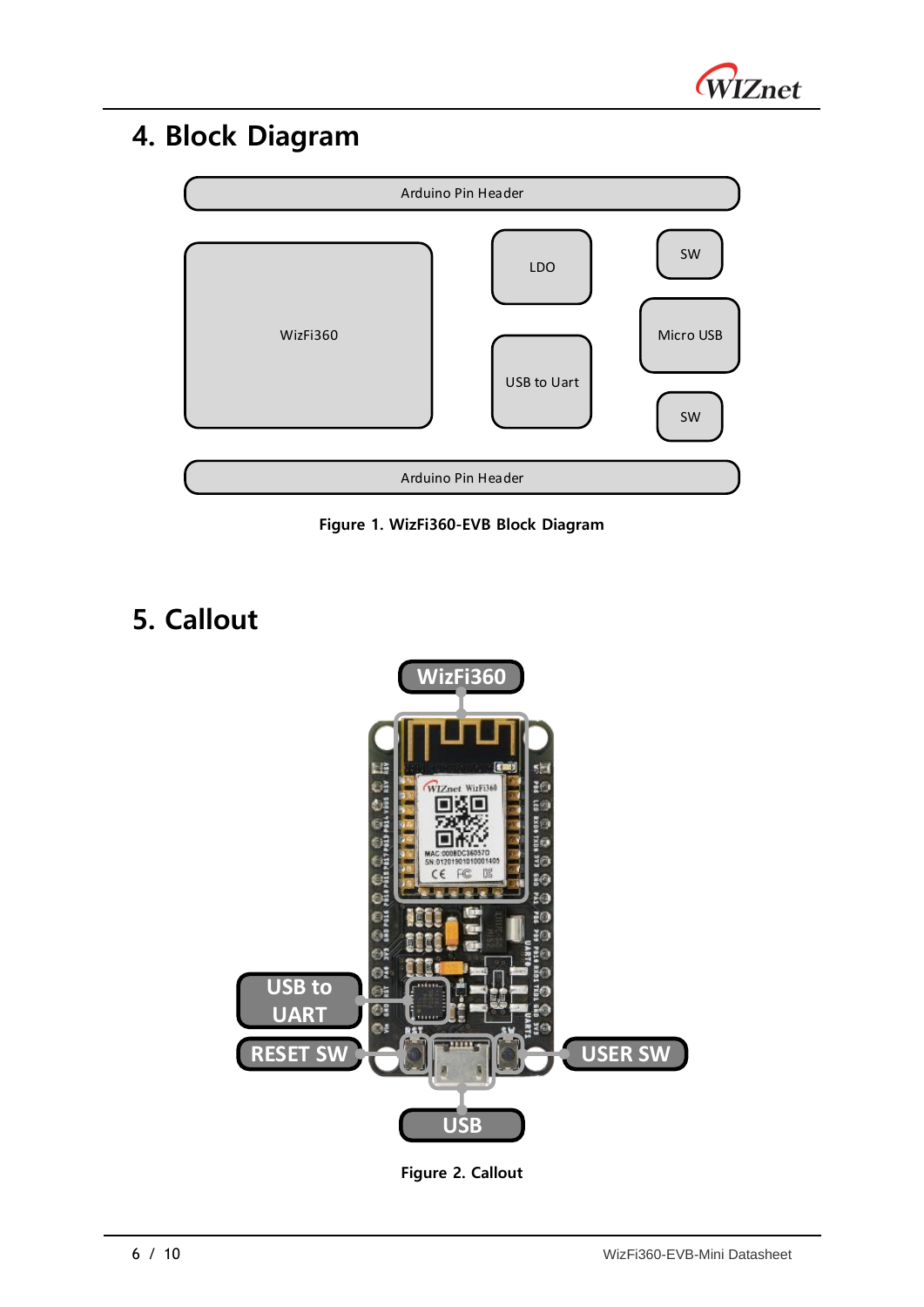

## <span id="page-6-0"></span>**6. Pinout**



**Figure 3. Pinout**

### <span id="page-6-1"></span>**7. Schematic & Partlist**

[https://github.com/Wiznet/Hardware-Files-of-WIZnet/tree/master/07\\_WizFi\\_Module/WizFi360-EVB-Mini](https://github.com/Wiznet/Hardware-Files-of-WIZnet/tree/master/07_WizFi_Module/WizFi360-EVB-Mini)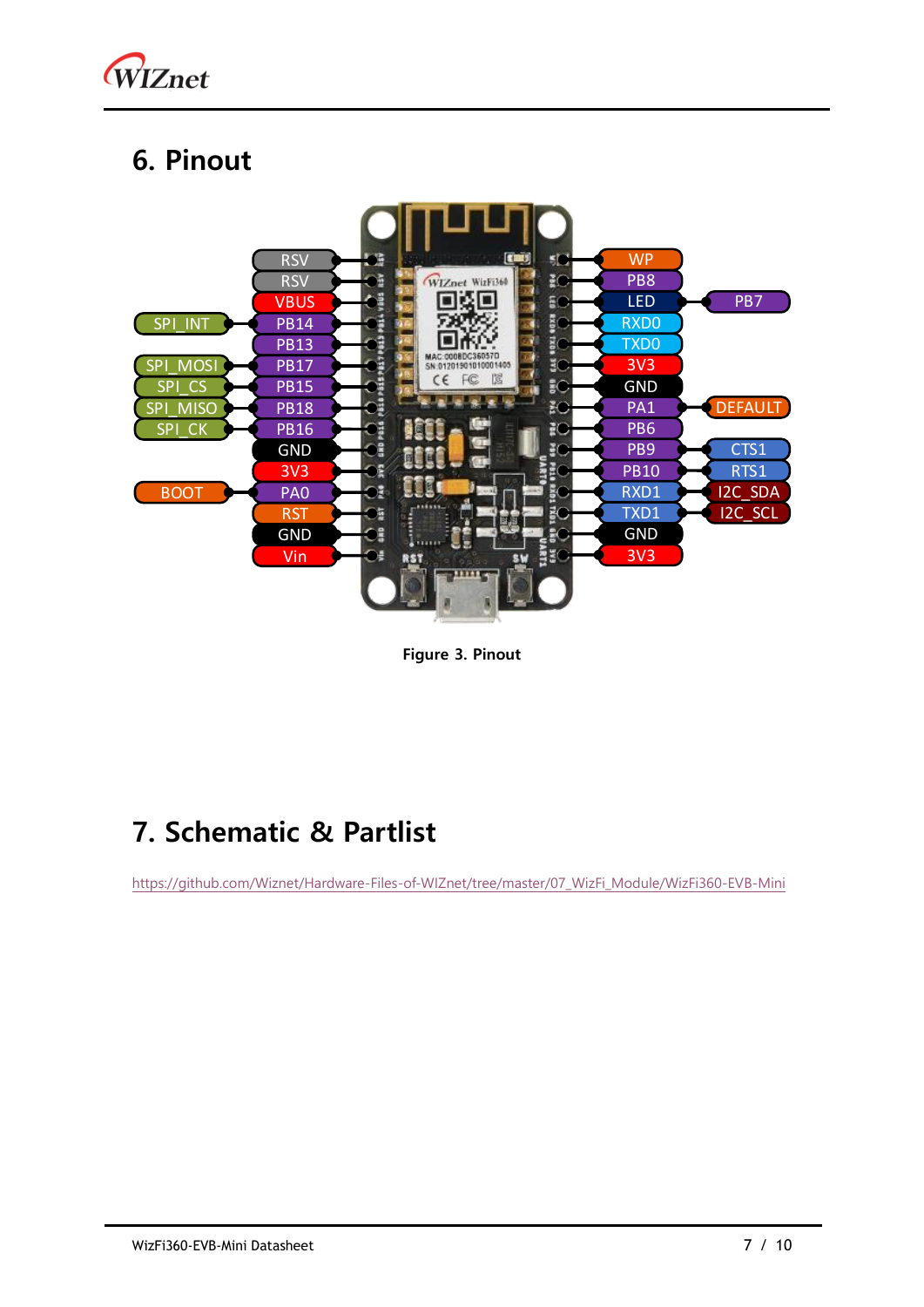

## <span id="page-7-0"></span>**8. Dimension**

The dimension of WizFi360-EVB-mini is the same as NodeMCU V2



**Figure 4. Dimension**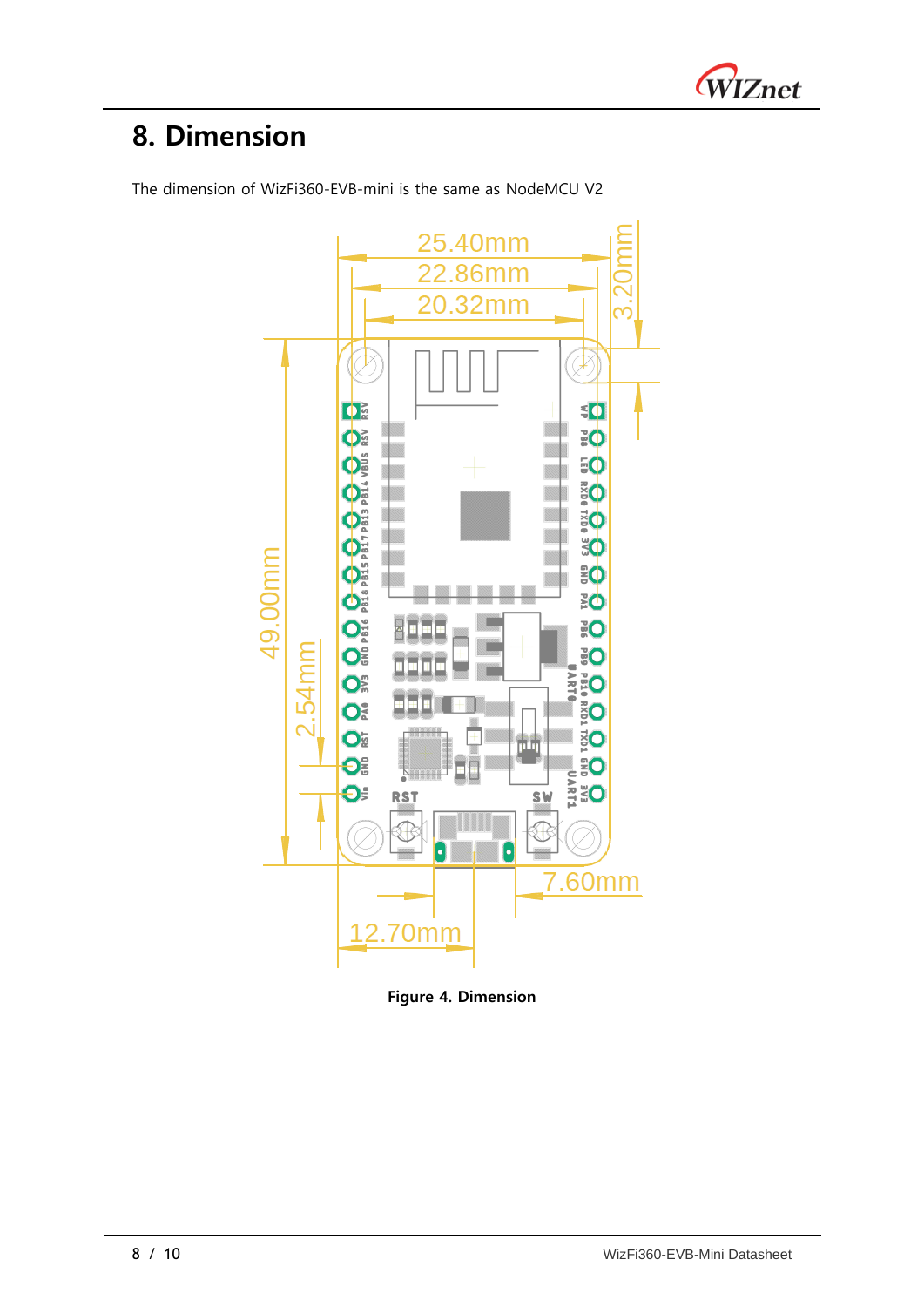

#### <span id="page-8-0"></span>**9. Important Notice**

WIZnet reserves the right to make corrections, modifications, enhancements, improvements and other changes to its products and services at any time, and to discontinue any product or service without notice. Customers should obtain the latest relevant information before placing orders, and should verify that such information is current and complete. All products are sold subject to WIZnet's terms and conditions of sale, supplied at the time of order acknowledgment. Information relating to device applications, and the like, is intended as suggestion only and may be superseded by updates. It is the customer's responsibility to ensure that their application meets their own specifications. WIZnet makes no representation and gives no warranty relating to advice, support or customer product design.

WIZnet assumes no responsibilities or liabilities for the use of any of its products, conveys no license or title under any patent, copyright or mask work rights to these products, and makes no representations or warranties that these products are free from patent, copyright or mask work infringement, unless otherwise specified.

WIZnet products are not intended for use in life support systems/appliances or any systems where product malfunction can reasonably be expected to result in personal injury, death, severe property damage or environmental damage. WIZnet customers using or selling WIZnet products for use in such applications do so at their own risk and agree to fully indemnify WIZnet for any damages resulting from such use.

All trademarks are the property of their respective owners.